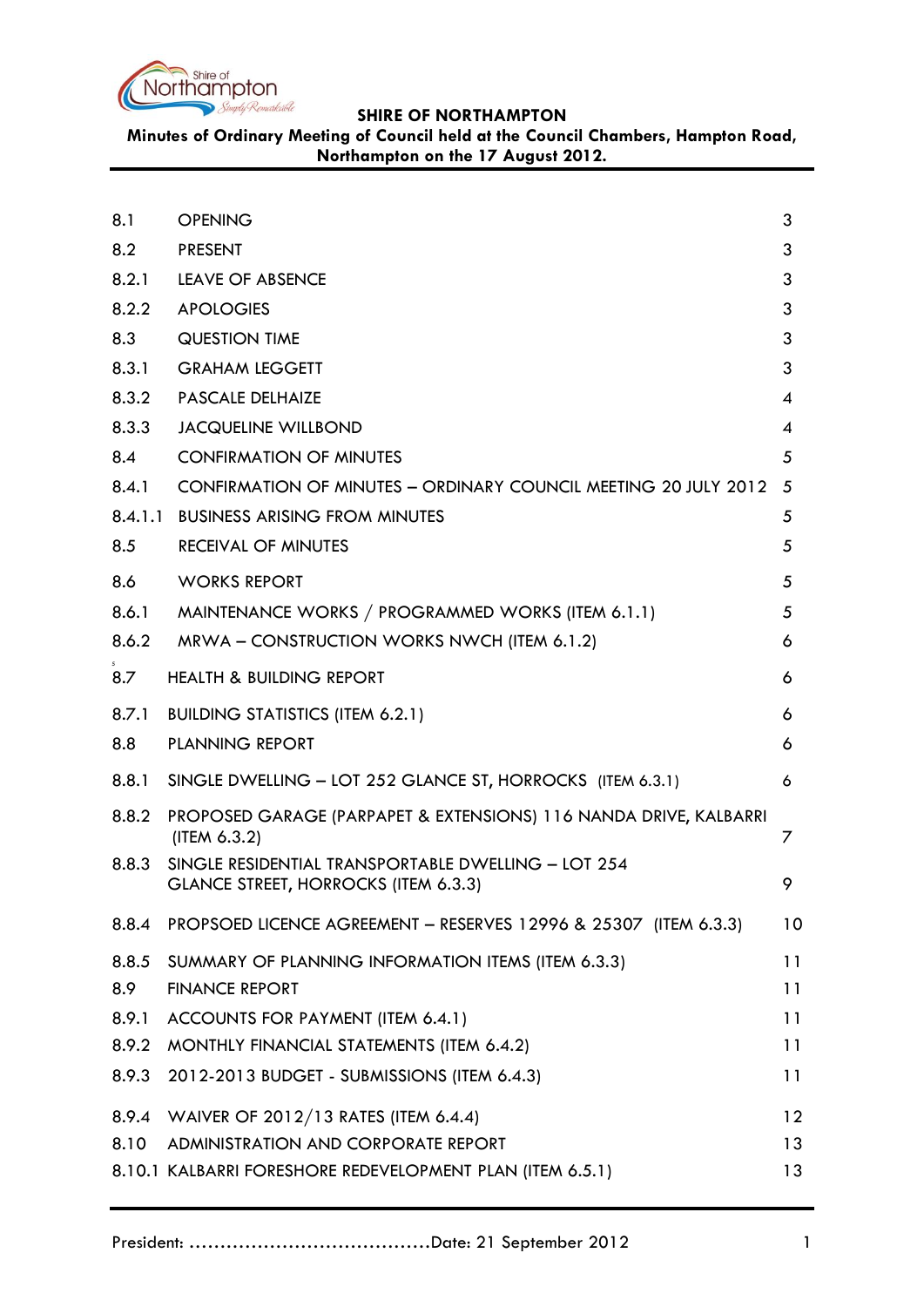

| Minutes of Ordinary Meeting of Council held at the Council Chambers, Hampton Road,<br>Northampton on the 17 August 2012. |                                                                   |                 |  |  |
|--------------------------------------------------------------------------------------------------------------------------|-------------------------------------------------------------------|-----------------|--|--|
|                                                                                                                          | 8.10.2 RPT SERVICES - KALBARRI AIRPORT (ITEM 6.5.2)               | 13 <sup>°</sup> |  |  |
|                                                                                                                          | 8.10.3 APPOINTMENT OF DEPUTY CEO (ITEM 6.5.3)                     | 14              |  |  |
|                                                                                                                          | 8.10.3 AUTHORISED OFFICERS - DOG ACT & LOCAL LAWS (ITEM 6.5.4)    | 14              |  |  |
|                                                                                                                          | 8.10.5 ROAD INSPECTION (ITEM 6.5.5)                               | 14              |  |  |
|                                                                                                                          | 8.10.6 PROPOSED SUB RENTING OF OFFICE SPACE - NORTHAMPTON DOCTORS |                 |  |  |
|                                                                                                                          | SURGERY (ITEM 6.5.6)                                              | 14              |  |  |
| 8.11                                                                                                                     | <b>PRESIDENTS REPORT</b>                                          | 15              |  |  |
| 8.12                                                                                                                     | DEPUTY PRESIDENTS REPORT                                          | 15              |  |  |
| 8.13                                                                                                                     | <b>COUNCILLORS REPORTS</b>                                        | 15              |  |  |
| 8.14                                                                                                                     | <b>INFORMATION BULLETIN</b>                                       | 16              |  |  |
| 8.15                                                                                                                     | NEW ITEMS OF BUSINESS                                             | 16              |  |  |
| 8.15.1                                                                                                                   | NORTHAMPTON 150TH ANNIVERSARY                                     | 16              |  |  |
| 8.16                                                                                                                     | <b>NEXT MEETING OF COUNCIL</b>                                    | 16              |  |  |
| 8.17                                                                                                                     | <b>CLOSURE</b>                                                    | 16              |  |  |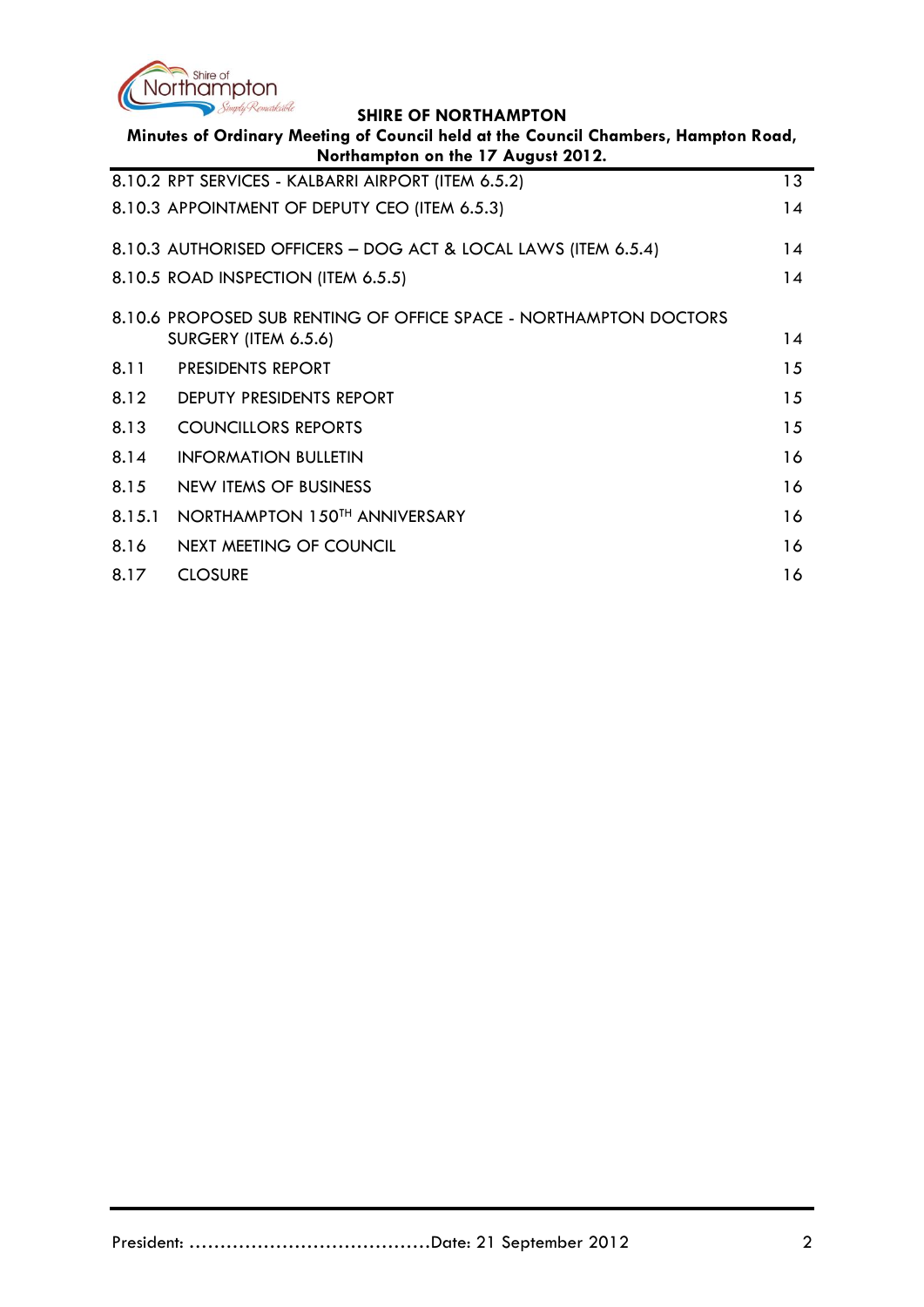

**Minutes of Ordinary Meeting of Council held at the Council Chambers, Hampton Road, Northampton on the 17 August 2012.**

### **8.1 OPENING**

The President thanked all members present for their attendance, welcomed all Councillors and declared the meeting open at 1.00pm.

### <span id="page-2-0"></span>**8.2 PRESENT**

| Cr G Wilson<br>Cr L Parker | President<br>Deputy President  | Northampton Ward<br>Kalbarri Ward |
|----------------------------|--------------------------------|-----------------------------------|
| Cr B Cripps                | Northampton Ward               |                                   |
| Cr P Gliddon               |                                | Kalbarri Ward                     |
| Cr S Penn                  |                                | Kalbarri Ward                     |
| Cr J Booth                 |                                | Kalbarri Ward                     |
| Mr Garry Keeffe            | <b>Chief Executive Officer</b> |                                   |
| Mr Neil Broadhurst         | Manager of Works               |                                   |
| <b>Mrs Hayley Williams</b> | <b>Principal Planner</b>       |                                   |

### <span id="page-2-1"></span>**8.2.1 LEAVE OF ABSENCE**

Nil.

### <span id="page-2-2"></span>**8.2.2 APOLOGIES**

Cr S Stock-Standen Northampton Ward Cr C Simkin Northampton Ward Cr T Carson Northampton Ward

### <span id="page-2-3"></span>**8.3 QUESTION TIME**

### 8.3.1 GRAHAM LEGGETT

Mr Leggett questioned Council on what Council and the CEO intend to do about the illegal camping at the rest area at Elephant Hill, also questioned Council if illegal camping is an important issue to Council and asked if and when were the Northampton Police officers to become authorised officers to enforce Council Local Laws relating to illegal camping.

President responded advising Mr Leggett that on numerous occasions through himself and the CEO that he has been advised that illegal camping at Elephant Hill rest area was not an area that Council could deal with as it has no legal authorisation to do so and it was for Main Roads to resolve the issue.

If the area is closed by Main Roads WA which is what they are considering at present, then it is very likely that those users will use other road/land reserves within the shire which is extremely difficult for the Council to police.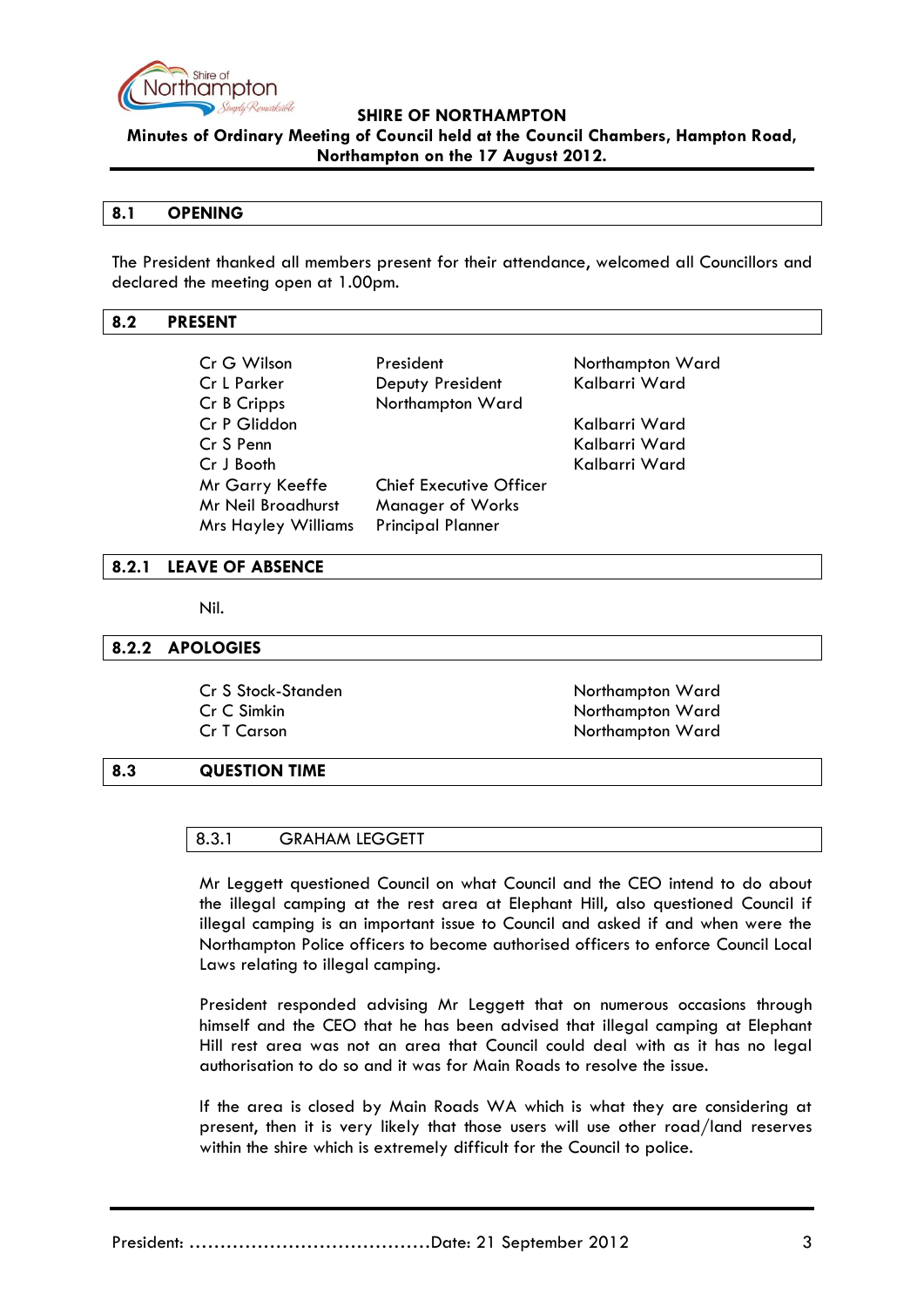

**Minutes of Ordinary Meeting of Council held at the Council Chambers, Hampton Road, Northampton on the 17 August 2012.**

> Council does consider that the issue of illegal camping is an important issue for Council but it is one that we believe will never be resolved with the resources Council has.

As far as the authorising of the Northampton Police to act as authorised officers to enforce Council Local Laws this was being considered in today's agenda however it is up to the police to act as this Council cannot force them to as they are not under the employ of this Council.

### 8.3.2 PASCALE DELHAIZE

Made reference to Councils Strategic Plan in regards to community engagement and asked does Council recognise that our communication to the community is not working and what is Council going to do about it.

President and CEO responded advising that Council does provide information to the community through various media outlets and is seeking to improve such communication to its residents.

Ms Delhaize made reference to the CEO's comments in Item 6.5.1 of the Administration and Corporate Report that is being considered today in regards to the issues of drainage from parking areas where it is considered that they are not a major issue and disputed such remarks and asked Council what are they going to do about the drainage from car parks along the Kalbarri foreshore to prevent erosion etc.

President advised that before any further works or changes to existing car parks are made that the Kalbarri Foreshore Redevelopment Plan needs to take its course and then Council will consider any recommendations from that plan.

### 8.3.3 JACQUELINE WILLBOND

Asked if Council is to consider having question time at the end of Council meetings to allow public a second chance to put questions to Council. Question was raised at the 15 June 2012.

CEO advised that he had not received any instructions from Council to report on this matter however he will report on it at the 21 September 2012 meeting as he would need to seek advice from the Department of Local Government if there are any Statutory implications involved in a second question time.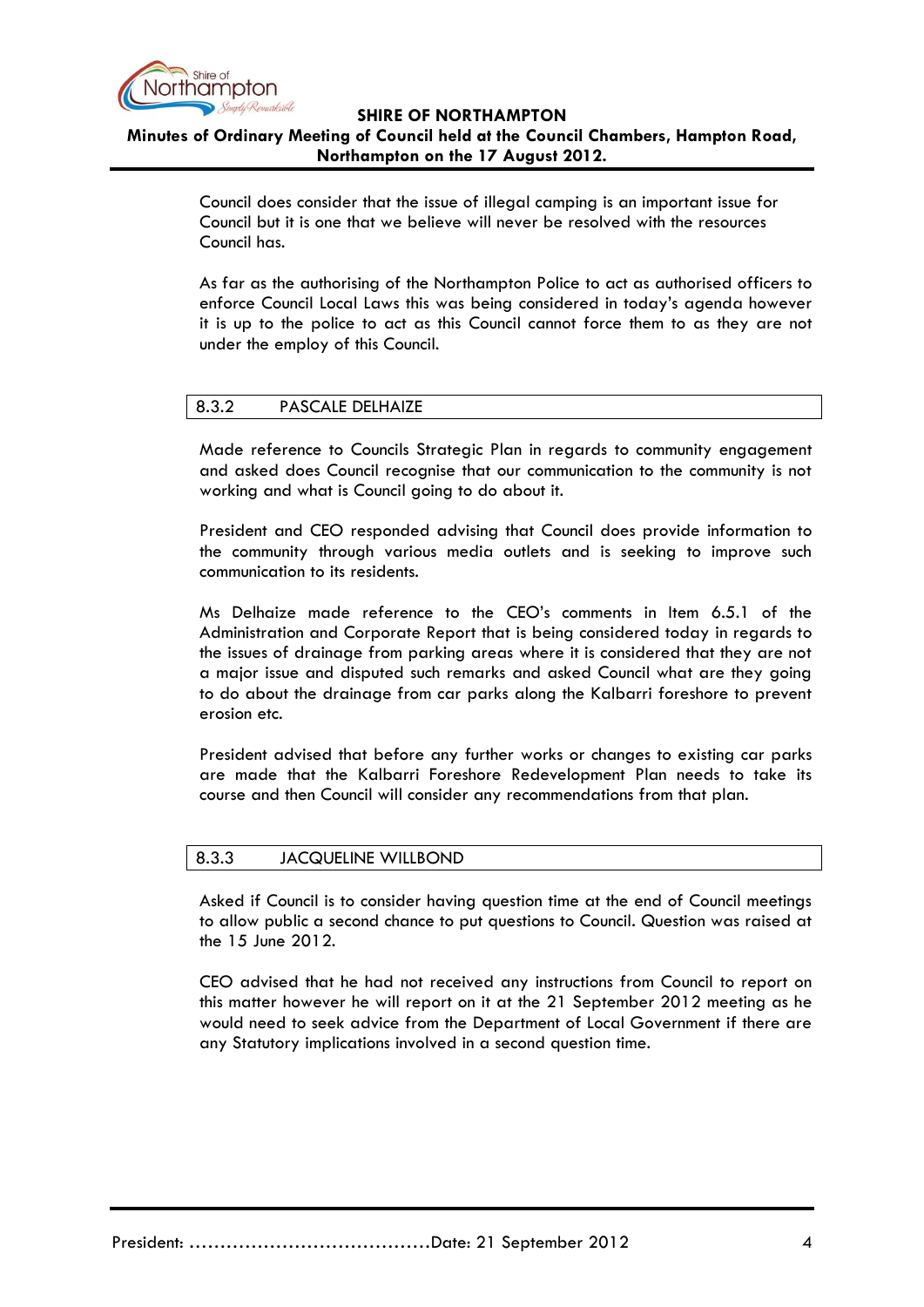

**Minutes of Ordinary Meeting of Council held at the Council Chambers, Hampton Road, Northampton on the 17 August 2012.**

### <span id="page-4-1"></span><span id="page-4-0"></span>**8.4 CONFIRMATION OF MINUTES**

8.4.1 CONFIRMATION OF MINUTES - ORDINARY COUNCIL MEETING 20<sup>th</sup> JULY 2012.

Moved Cr PENN, seconded Cr CRIPPS

That the minutes of the Ordinary Meeting of Council held on the 20<sup>th</sup> July 2012 be confirmed as a true and correct record subject to the following amendments:

Minute 7.13.1 delete second dot point as Cr Cripps did not attend the meeting with Kalbarri Visitor Centre representatives.

CARRIED 6/0

### 8.4.1.1 BUSINESS ARISING FROM MINUTES

Nil.

8.4.2 CONFIRMATION OF MINUTES – SPECIAL MEETING OF COUNCIL, 2012/13 BUDGET MEETING, 27<sup>th</sup> JULY 2012.

Moved Cr BOOTH, seconded Cr CRIPPS

That the minutes of the Special Meeting of Council, 2012/13 Budget Meeting, held on the 27<sup>th</sup> July 2012 be confirmed as a true and correct record subject to the following amendments:

Minute 5.3 insert – "Moved Cr Penn seconded Cr Booth".

CARRIED 6/0

### **8.5** RECEIVAL OF MINUTES

Nil

### **8.6 WORKS REPORT**

8.6.1 MAINTENANCE WORKS/PROGRAMMED WORKS (ITEM 6.1.1)

Noted.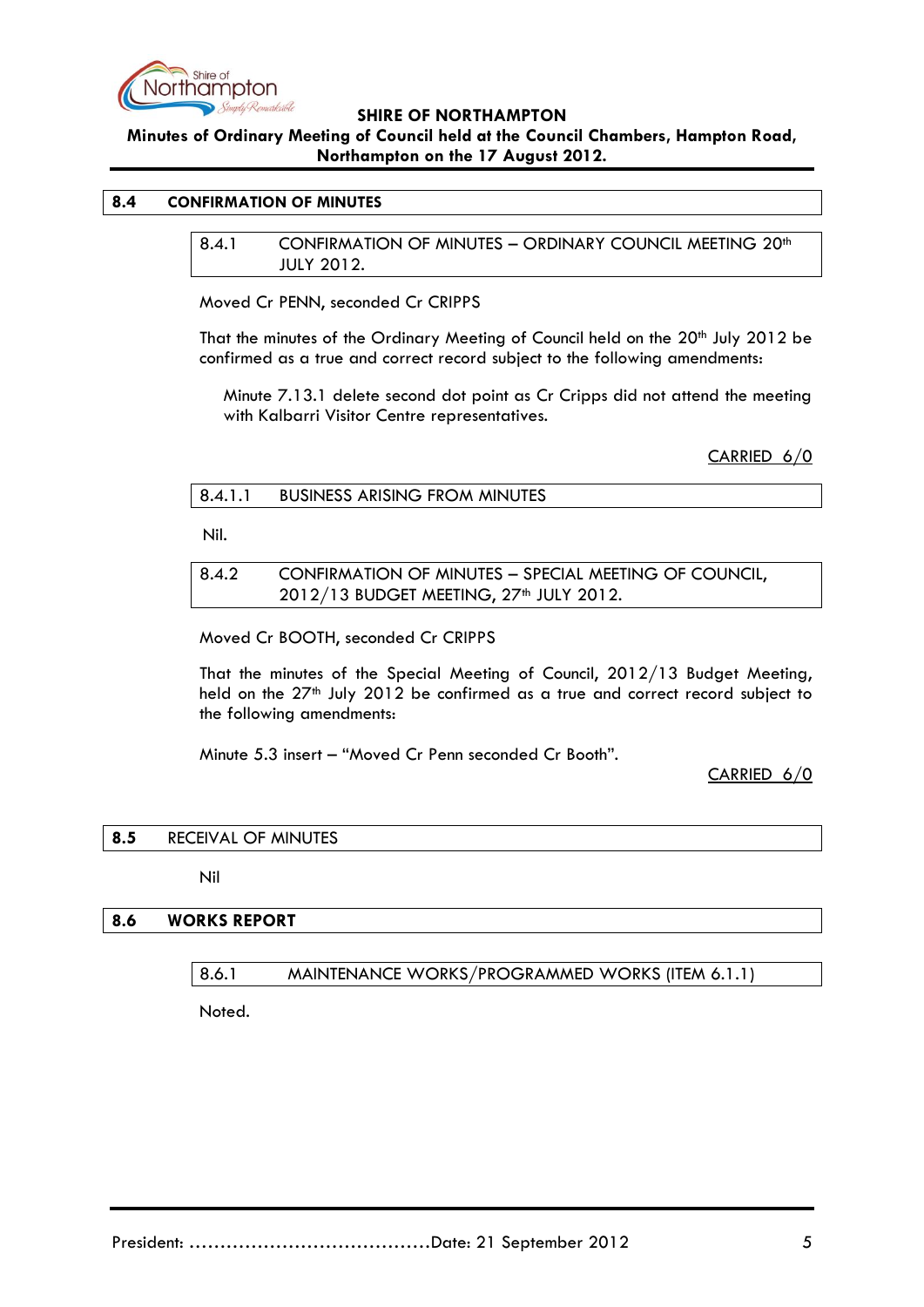

## **Minutes of Ordinary Meeting of Council held at the Council Chambers, Hampton Road, Northampton on the 17 August 2012.**

8.6.2 MAIN ROADS WA – CONSTRUCTION OF WORKS – NORTH WEST COASTAL HIGHWAY (ITEM 6.1.2)

Moved Cr PENN, seconded Cr GLIDDON

That Council direct Management to correspond to Main Roads Western Australia expressing its concern in regards to the apparent large amount of funds expended on the works immediately to the south of Northampton with arguably little improvement plus highlight the concerning design fault that would see northbound vehicles, both light and heavy having to merge prior to a crest without heavy vehicles having time to accelerate.

CARRIED 6/0

Mr Neil Broadhurst left the meeting at 1.30pm

# **8.7 HEALTH/BUILDING REPORT**

8.7.1 BUILDING STATISTICS (ITEM 6.2.1)

Noted.

### **8.8 TOWN PLANNING REPORT**

8.8.1 SINGLE DWELLING & RETAINING WALL – LOT 252 (NO. 47) GLANCE STREET, HORROCKS (ITEM 6.3.1)

Moved Cr PARKER, seconded Cr BOOTH

That Council grant Planning Approval to the Single Dwelling and Retaining Wall on Lot 252 (No. 47) Glance Street, Horrocks subject to the following conditions:

- 1. Development shall be in accordance with the attached approved plan(s) dated 17 August, 2012 and subject to any modifications required as a consequence of any condition(s) of this approval. The endorsed plan(s) shall not be modified or altered without the prior written approval of the local government;
- 2. If the development/use of the subject of this approval is not substantially completed within a period of 2 years after the date of the determination the approval shall lapse and be of no further effect;
- 3. A building licence shall be issued by the local government prior to the commencement of any work on the site;
- 4. All stormwater is to be disposed of onsite to the approval of the local government;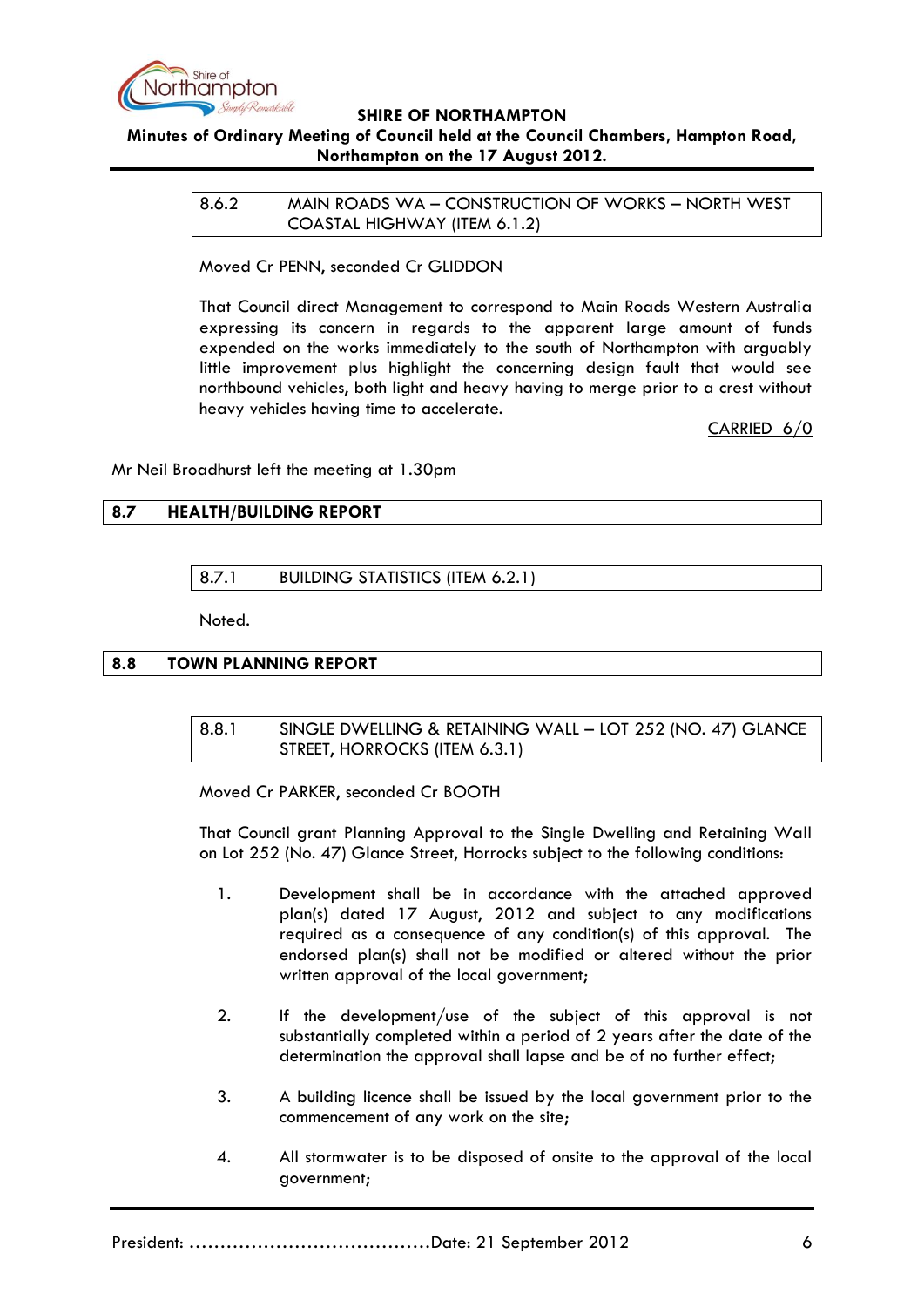

# **Minutes of Ordinary Meeting of Council held at the Council Chambers, Hampton Road, Northampton on the 17 August 2012.**

- 5. Installation of crossing place/s to the standards and specifications of the local government;
- 6. Any soils disturbed or deposited on site shall be stabilised to the approval of the local government;
- 7. In the case of the retaining wall on the property boundary, the finish of the retaining wall on the affected adjoining landowner's side is to be finished to a forked/pointed standard to the approval of the Local Government; &
- 8. A 1.8m fence is required to be erected atop the retaining wall to the approval of the Local Government.

## Advice Note

- Note 1: Where an approval has lapsed, no development/use shall be carried out without the further approval of the local government having first been sought and obtained.
- Note 2: If an applicant is aggrieved by this determination there is a right (pursuant to the Planning and Development Act 2005) to have the decision reviewed by the State Administrative Tribunal. Such application must be made within 28 days from the date of this notice.

CARRIED 6/0

## 8.8.2 PROPOSED GARAGE (PARAPET & EXTENSIONS – LOT 2 (UNIT 2/NO. 116 NANDA DRIVE, KALBARRI (SUN RIVER CHALETS) (ITEM 6.3.2)

Moved Cr PENN, seconded Cr BOOTH

That Council dismiss the objection received from the adjoining landowners at Strata Lot 1 - 116 Nanda Drive, Kalbarri (Sun River Chalets) and grant planning approval for a garage with parapet wall and extensions on Lot 2 (Unit 2 / No. 116) Nanda Drive, Kalbarri, subject to the following conditions:

- 1. Development shall be in accordance with the attached approved plan(s) dated 17 August, 2012 and subject to any modifications required as a consequence of any condition(s) of this approval. The endorsed plan(s) shall not be modified or altered without the prior written approval of the local government;
- 2. If the development/use of the subject of this approval is not substantially completed within a period of 2 years after the date of the determination the approval shall lapse and be of no further effect;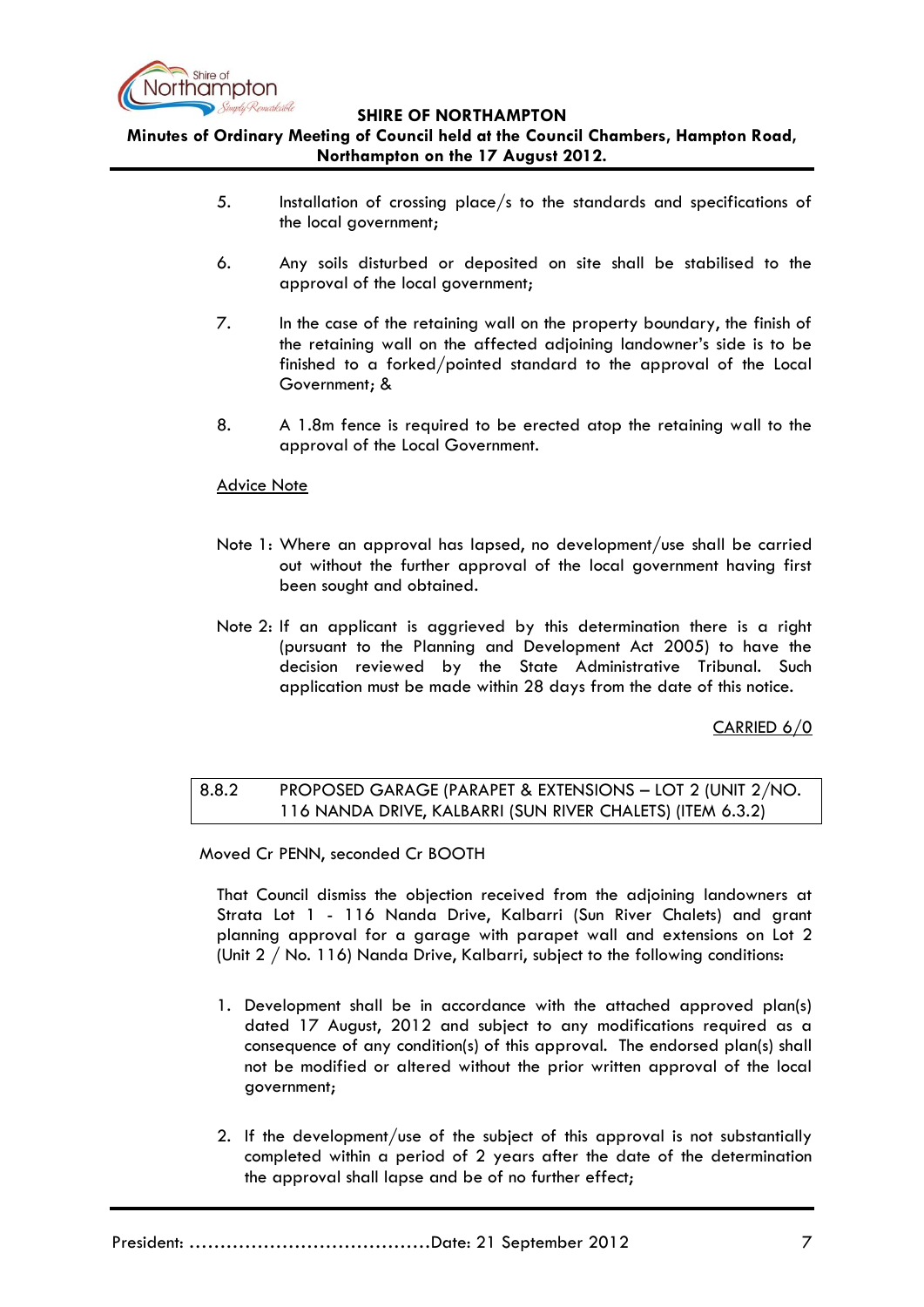

**SHIRE OF NORTHAMPTON Minutes of Ordinary Meeting of Council held at the Council Chambers, Hampton Road,** 

**Northampton on the 17 August 2012.**

- 3. In the case of a parapet wall on the property boundary, the finish of the parapet wall on the neighbour's side is to be of an equivalent standard to the rest of the development, and in the case of a rendered parapet wall, the owner is to give the neighbouring owner three weeks' written notice allowing the neighbouring owner an opportunity to nominate a paint colour to be applied on the neighbour's side. If the neighbouring owner desires and authorises the developing owner or developing owner's painter to come onto the neighbouring property to paint the parapet wall, then the owner is responsible to ensure that that occurs, and unless, on the application of the developing owner, the local government rules that the neighbouring owner's choice of paint is unreasonable or inappropriate, the developing owner is responsible to ensure that the choice of paint is applied. This condition is subject to contrary private contractual arrangements between the developing owner and the neighbouring owner;
- 4. Any soils disturbed or deposited on site shall be stabilised to the approval of the local government;
- 5. The maximum height of any fill is not to exceed 0.5m in accordance with Element 6.6.1 (A1.1 & A1.4) of the Residential Design Codes (2010);
- 6. All stormwater is to be disposed of onsite to the approval of the local government; and
- 7. A building licence shall be issued by the local government prior to the commencement of any work on the site. Advice Notes:

*Note 1: Where an approval has lapsed, no development/use shall be carried out without the further approval of the local government having first been sought and obtained.*

*Note 2: If an applicant is aggrieved by this determination there is a right (pursuant to the Planning and Development Act 2005) to have the decision reviewed by the State Administrative Tribunal. Such application must be made within 28 days from the date of this notice.*

*Note 3: Compliance is required with the Building Code of Australia.*

CARRIED 6/0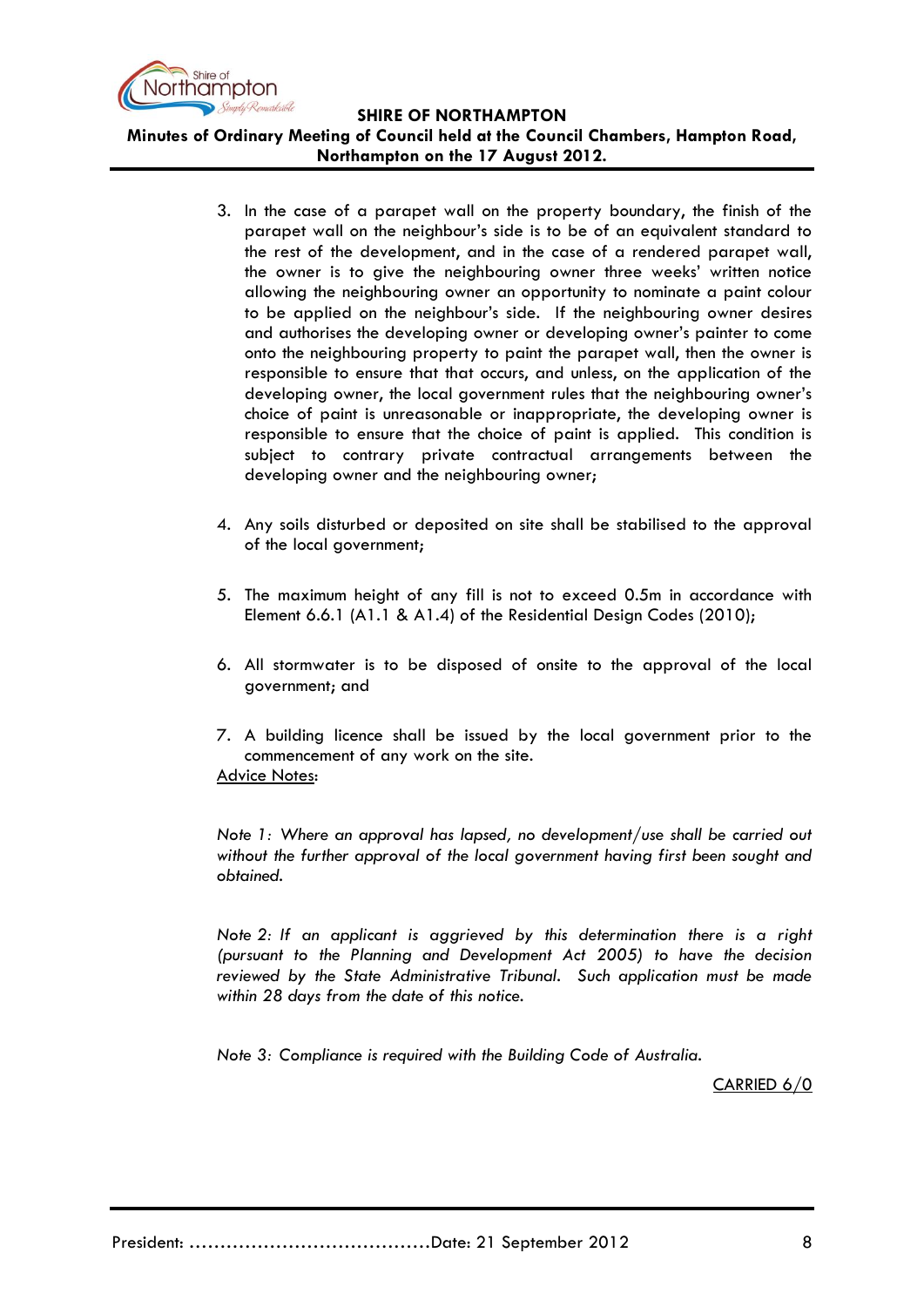

# **Minutes of Ordinary Meeting of Council held at the Council Chambers, Hampton Road, Northampton on the 17 August 2012.**

8.8.3 SINGLE RESIDENTIAL TRANSPORTABLE DWELLING – LOT 254 (NO. 41) GLANCE STREET, HORROCKS (ITEM 6.3.3)

Moved Cr PARKER, seconded Cr PENN

That Council not approve the construction of a single residential transportable dwelling on Lot 254 Glance Street for the following reasons:

- 1. The proposed single residential transportable dwelling does not meet the requirements of Clause 5.11.2.1(d) in that the façade, colours and materials and design features of the building are not appropriate to that prevailing within the vicinity. Council further advises that the proposed transportable dwelling does not adequately address the streetscape nor is it reflective of the new residential development that is occurring within the immediate vicinity.
- 2. The proposed single residential transportable dwelling does not meet the requirements of Clause 5.11.2.2 (a) in that the proposed transportable dwelling will be highly visible not only from the Glance Street, but other parts of the Horrocks Townsite and given its high visibility (significantly raised above natural ground level) the external treatment of the dwelling needs to be given greater consideration.
- 3. The proposed single residential transportable dwelling does not meet the requirements of Clause 5.11.2.2 (b), as the transportable dwelling is still effectively a box shaped structure given that minimal external treatments have been undertaken to address the aesthetics of the building and how it is read from the street. This is further compounded given that it is highly visible from the street and other public places in Horrocks.
- 4. The proposed single residential transportable dwelling does not meet the requirements of Clause 5.11.2.2 (c), in that Lot 254 is contained with a "Residential" zone and the proposed development is considered to have a detrimental impact upon the existing and proposed streetscape.

Accordingly, Council requests that the Applicant/Landowner provide a revised design for the dwelling and a revised design for the overall development so it fits in with the neighbouring area. The revised plans for the single dwelling design should have consideration to the following features:

# CARRIED 6/0

The Council did not support the Officers recommendation and the Office concurred that the outlook of the proposed dwelling was not of a high standard and did not fit in with the new residential area.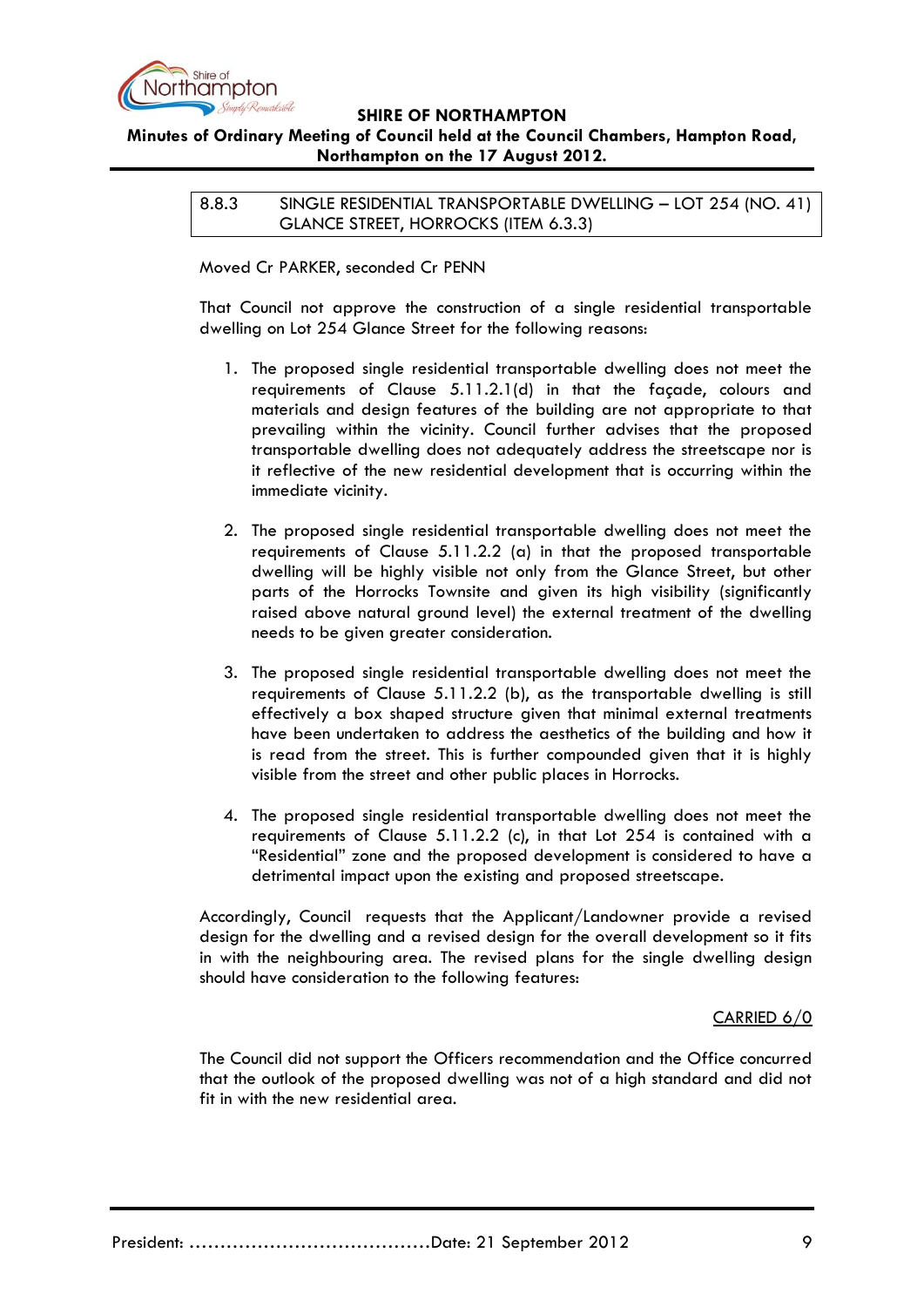

# **Minutes of Ordinary Meeting of Council held at the Council Chambers, Hampton Road, Northampton on the 17 August 2012.**

8.8.4 PROPOSED LICENCE AGREEMENT – RESERVES 12996 & 25307 (ITEM 6.3.4)

Moved Cr CRIPPS, seconded Cr BOOTH

That Council:

- 1 Grant Planning Approval for a Commercial Recreational Tourism Activity (Skydiving) over Reserves 12996 and 25307, Kalbarri subject to the following conditions:
- a) This Planning Approval is an approval for the proposed use for the purposes of the Shire of Northampton's *Town Planning Scheme No. 9 – Kalbarri* and the *Planning and Development Act* (2005) only and does not constitute an approval of the proposed use by the Shire in its capacity as management body of the reserve within which the use is proposed to be located;
- b) Approval of the Minister of Lands in accordance with the provisions of the Land Administration Act (1997);
- c) A licence agreement being entered into by the applicant and the Shire in accordance with Council's Local Planning Policy – Commercial Recreational Tourism Activity on Crown Reserves; and
- d) This Planning Approval shall remain valid whilst the licence agreement referred to in Condition (c) remains current and valid, and on the expiration or in the termination of such licence agreement, this Planning Approval shall cease to be valid.

Advice Notes:

- (i) The Applicant is advised that it is not the responsibility of the local government to ensure that all correct approvals are in place and that all conditions contained within said approvals are upheld during the operations of the business; and
- (ii) The Applicant is advised of the following publication which containing valuable information about the protection of sensitive water sources; *Water Quality Protection Note 44 Roads near sensitive water resources.*
- 2 Authorise delegation to the Chief Executive Officer and Principal Planner for preparation and execution of the agreement with any disputes to be referred back to Council for final determination

CARRIED 6/0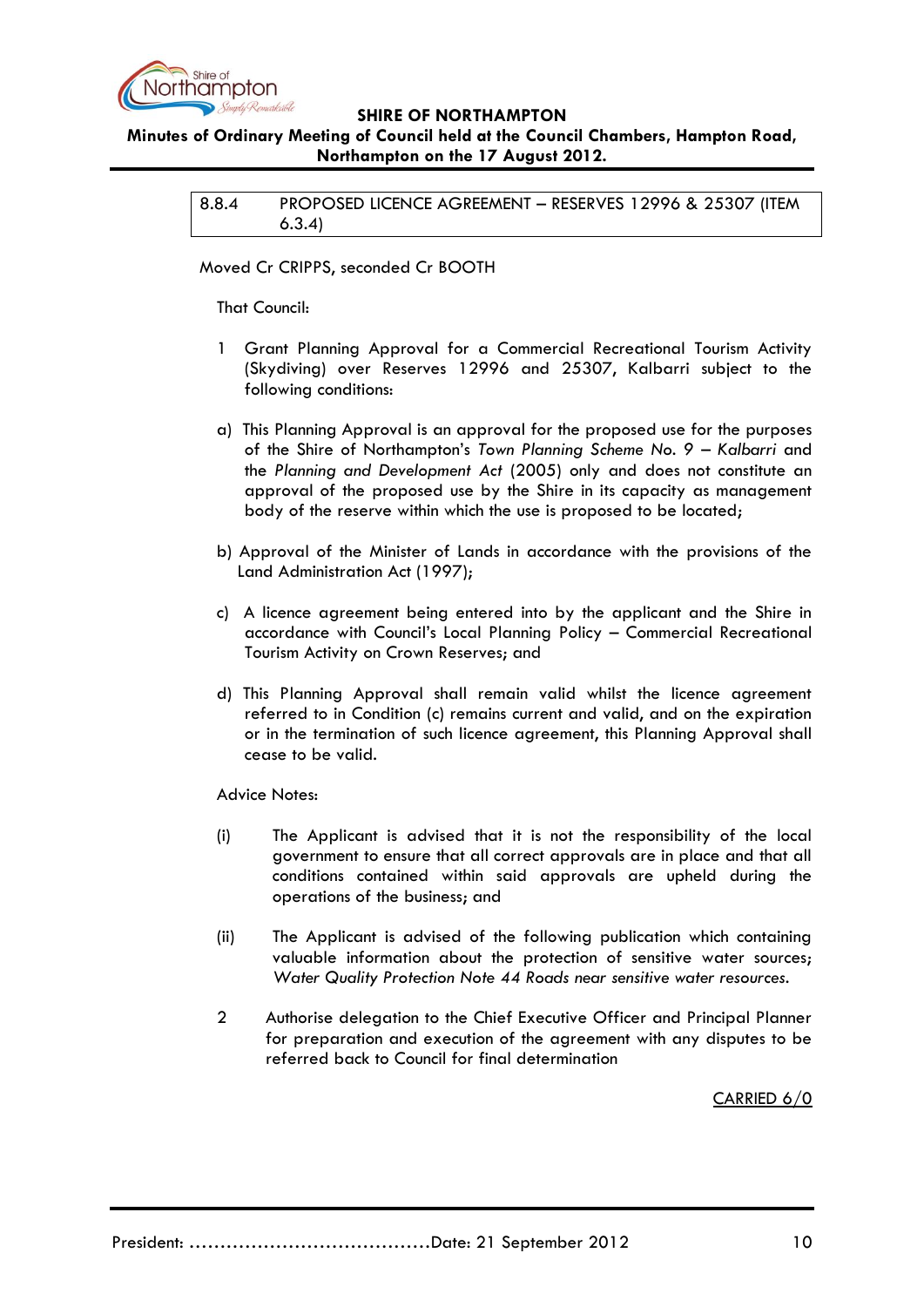

**Minutes of Ordinary Meeting of Council held at the Council Chambers, Hampton Road, Northampton on the 17 August 2012.**

8.8.5 SUMMARY OF PLANNING INFORMATION ITEMS (ITEM 6.3.5)

Noted

### **8.9 FINANCE REPORT**

## 8.9.1 ACCOUNTS FOR PAYMENT (ITEM 6.4.1)

Moved Cr PARKER, seconded Cr PENN

That Municipal Fund Cheques 19376 to 19416 inclusive, totalling \$87,309.33, Municipal EFT payments numbered EFT10256 to EFT10327 inclusive totalling \$237,053.26, Direct Debit payments GJ01-01 to GJ01-05 totalling \$10,243.09, Trust Fund Cheque 1864 to 1872 inclusive, totalling \$41,865.50, be passed for payment and the items therein be declared authorised expenditure.

## CARRIED BY AN ABSOLUTE MAJORITY 6/0

## 8.9.2 MONTHLY FINANCIAL STATEMENTS (ITEM 6.4.2)

Moved Cr GLIDDON, seconded Cr PENN

That Council adopts the Monthly Financial Report for the period ending 30 June 2013 and notes any material variances greater than \$5,000.

CARRIED 6/0

### 8.9.3 2012-2013 BUDGET ADOPTION (ITEM 6.4.3)

Moved Cr PARKER, seconded Cr PENN

That Council contribute \$5,000 towards the Northampton Living Communities Economic Study of Northampton and this be declared authorised expenditure.

### CARRIED BY AN ABSOLUTE MAJORITY 6/0

Moved Cr GLIDDON, seconded Cr CRIPPS

### Income Statement

That the operating statement as detailed on page 2 of the budget for the financial year ending 30 June 2013, showing projected net profit of \$868,104, be adopted.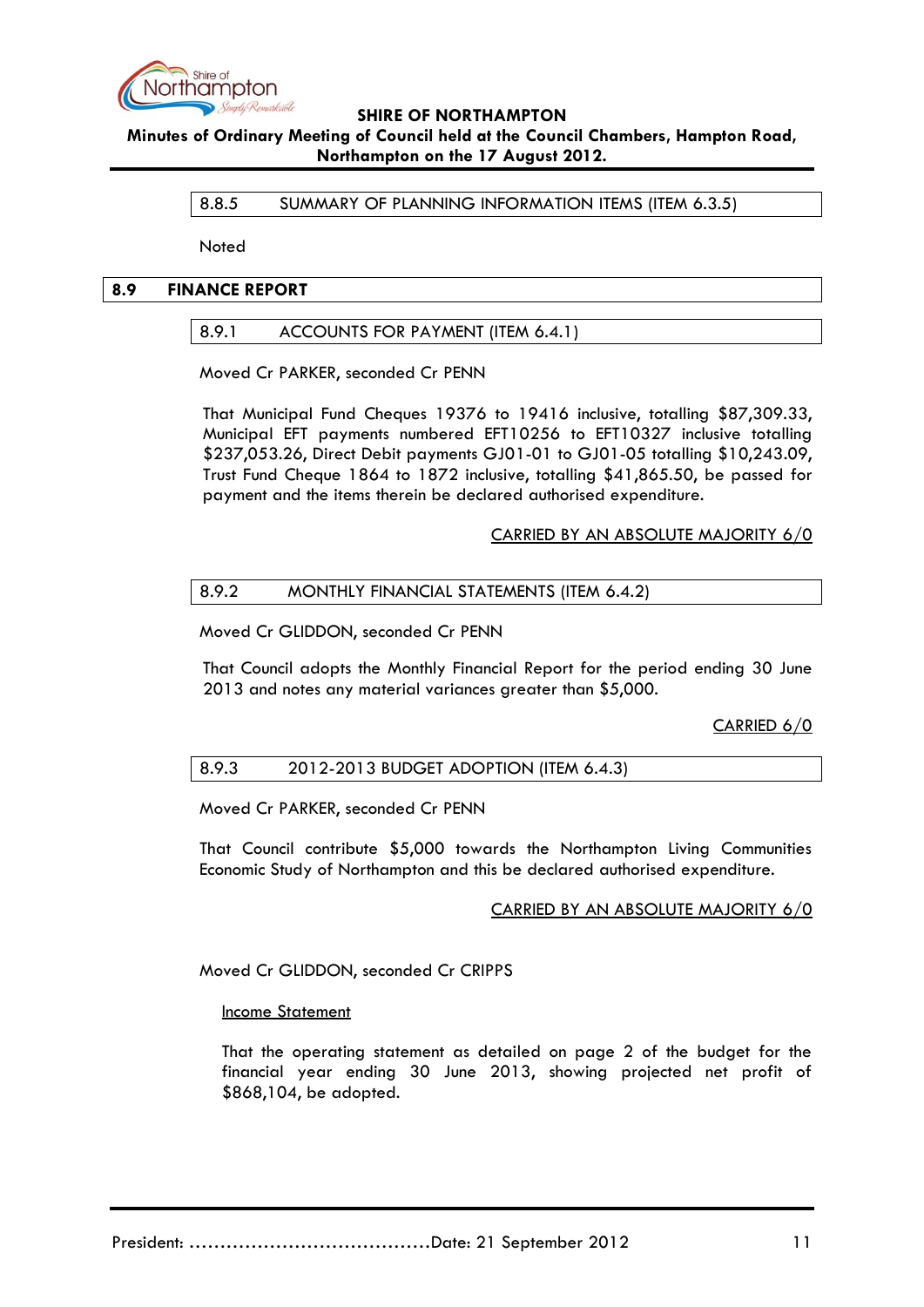

**Minutes of Ordinary Meeting of Council held at the Council Chambers, Hampton Road, Northampton on the 17 August 2012.**

## Statement of Cash Flows

That the Statement of Cash Flows detailed on page 4 of the budget for the financial year ending 30 June 2013, showing a projected cash at yearend of \$1,356,413, be adopted.

### 2012/2013 Budget by Statutory Program

That the budget program schedules for 2012/2013 detailed on pages 1 to 148 of the supplementary information to the budget document showing a projected nil closing current position, be adopted.

### Reserve Fund Budget

That the resubmitted Reserve Fund Budget as presented be adopted.

## CARRIED BY AN ABSOLUTE MAJORITY 6/0

## 8.9.4 WAIVER OF 2012/13 RATES (ITEM 6.4.4)

### Moved Cr BOOTH, seconded Cr CRIPPS

That Council in accordance, with section 6.47 of the Local Government Act 1995, waive the rates on the following leases:

- $\bullet$ Northampton Bowling Club – Portion of Reserve 23432 and Crown Grant in Trust Volume 1620 Folio 052;
- Northampton Golf Club Portion of Reserve 23432 and Crown Grant in Trust Volume 1620 Folio 052;
- Northampton Community Centre Portion of Reserve 23432
- The Federation of Western Australian Police and Citizens Youth Clubs Inc – Kalbarri Town Lot 468 Reserve No 35559.
- Kalbarri Golf and Bowling Club part of Reserve No 30523;
- Kalbarri Sport and Recreation Club part of Reserve No 25447.
- Kalbarri Occasional Childcare Centre Lot 233 and 232 Smith Street,  $\bullet$ Kalbarri.
- Edna Bandy Centre Reserve 2038, Stephen Street Northampton
- Old School Community Centre Lot 475, Stephen Street Northampton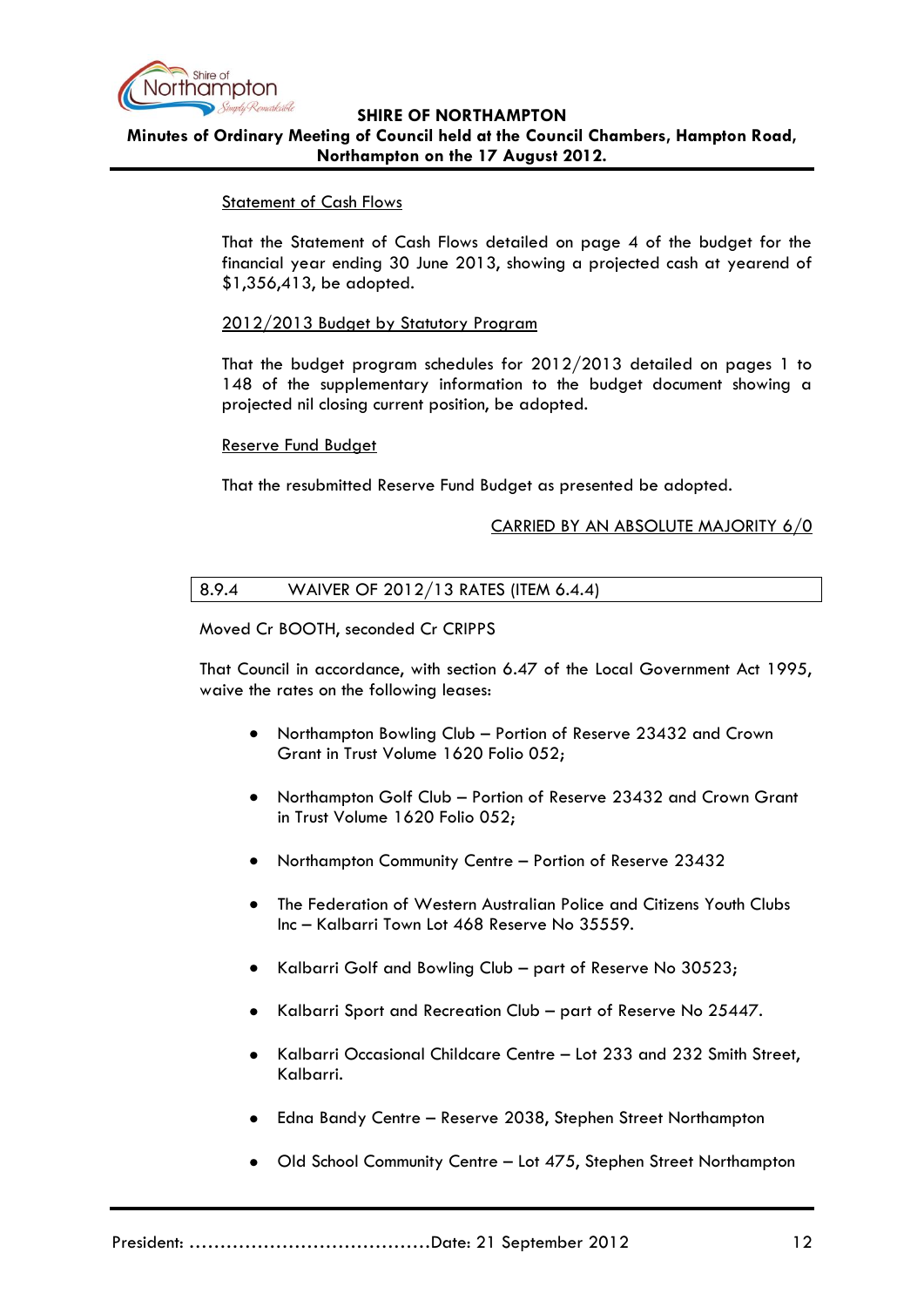

**SHIRE OF NORTHAMPTON Minutes of Ordinary Meeting of Council held at the Council Chambers, Hampton Road, Northampton on the 17 August 2012.**

- Binnu Tennis Club Reserve 23699, Northwest Coastal Highway, Binnu
- Pioneer Lodge Inc situated at Lot 212 Robinson Street, Northampton
- Kalbarri Aged Care Units owned jointly by Homeswest and the Shire of Northampton situated at Lot 1001 Hackney Street.

# CARRIED BY AN ABSOLUTE MAJORITY 6/0

# **8.10 ADMINISTRATION & CORPORATE REPORT**

# 8.10.1 KALBARRI FORESHORE REDEVELOPMENT PLAN (ITEM 6.5.1)

Moved Cr PENN, seconded CR BOOTH

That Council:

- 1. Seek community membership for a community based committee to progress the development of a final plan for the redevelopment of the Kalbarri foreshore parkland area, with that committee to have at least two Council representatives.
- 2. That the community committee be required to consider all comments from submissions received for inclusion or non inclusion within the next draft of the plan.
- 3. That the community committee to determine its chairperson and to provide secretarial services with Council to provide assistance with future community consultation, advertising etc.

CARRIED 6/0

| 8.10.2<br>RPT SERVICES – KALBARRI AIRPORT (ITEM 6.5.2) |  |
|--------------------------------------------------------|--|
|--------------------------------------------------------|--|

Moved Cr PARKER, seconded Cr GLIDDON

That Council correspond to the Department of Transport:

1. Advising them that due to the low regular passenger transport numbers on the current RPT service and the large costs required to comply for RPT services, that it is a financial burden on the operations of the Kalbarri Aerodrome and Council cannot sustain ongoing losses and therefore requests that the RPT service cease operations.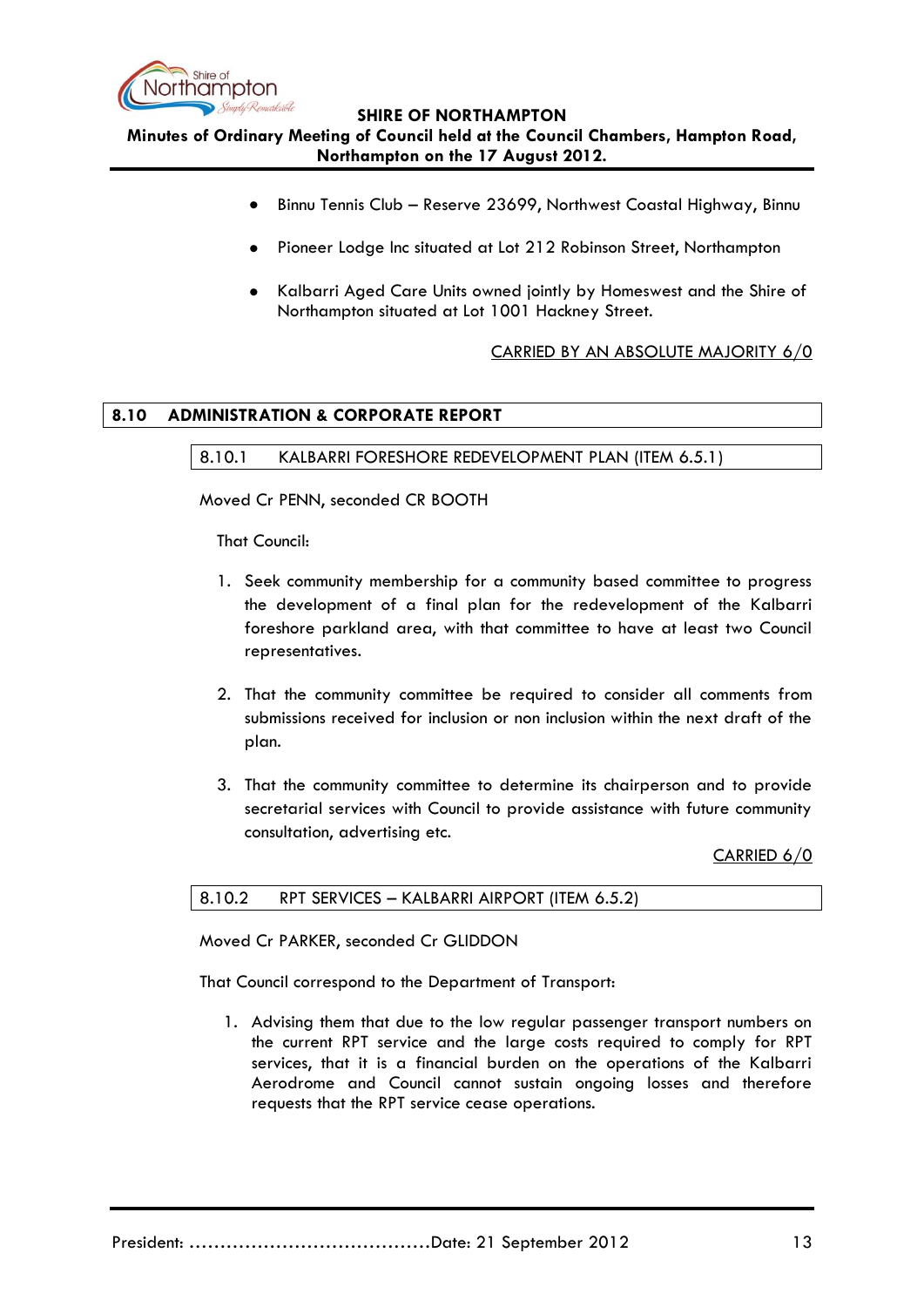

**Minutes of Ordinary Meeting of Council held at the Council Chambers, Hampton Road, Northampton on the 17 August 2012.**

- 2. If the Department does not support the ceasing of the RPT service then they consider subsidising the RPT service into Kalbarri if it is to continue which would reduce air fare costs and therefore promote use of the service which in turn would bring a greater return to Council in landing fees to help offset the operating costs.
- 3. That if they support the closure of the Kalbarri RPT service then they consider a shuttle service from Geraldton to Kalbarri and return to connecting flights from Geraldton Airport.

CARRIED 6/0

### 8.10.3 APPOINTMENT OF DEPUTY CEO (ITEM 6.5.3)

Moved Cr PENN, seconded Cr CRIPPS

That Council endorses the actions of the CEO in appointing Andrea Nunan to the position of Deputy Chief Executive Officer.

CARRIED 6/0

### 8.10.4 AUTHORISED OFFICERS – DOG ACT & LOCAL LAWS (ITEM 6.5.4)

Moved Cr CRIPPS, seconded Cr BOOTH

That Sergeant Stuart Gerreyn, Senior Constable Jeff Osborne, First Class Constable Richard Pearce and Constable Geoff Butler be duly appointed as authorised officers to exercise powers pursuant to the following:

- 1. Dog Act 1976
- 2. Local Laws Relating to:

Reserves & Foreshores, Removal & Disposal of Obstructing Vehicles, Safety & Decency, Convenience and Comfort of persons in respect of bathing.

All previous appointments of police officers based at the Northampton Police Station be cancelled.

CARRIED 6/0

### 8.10.5 ROAD INSPECTION (ITEM 6.5.5)

Moved Cr CRIPPS, seconded Cr PENN

That Council conduct a road inspection of roads within the Shire of Northampton on Tuesday 4 September 2012.

CARRIED 6/0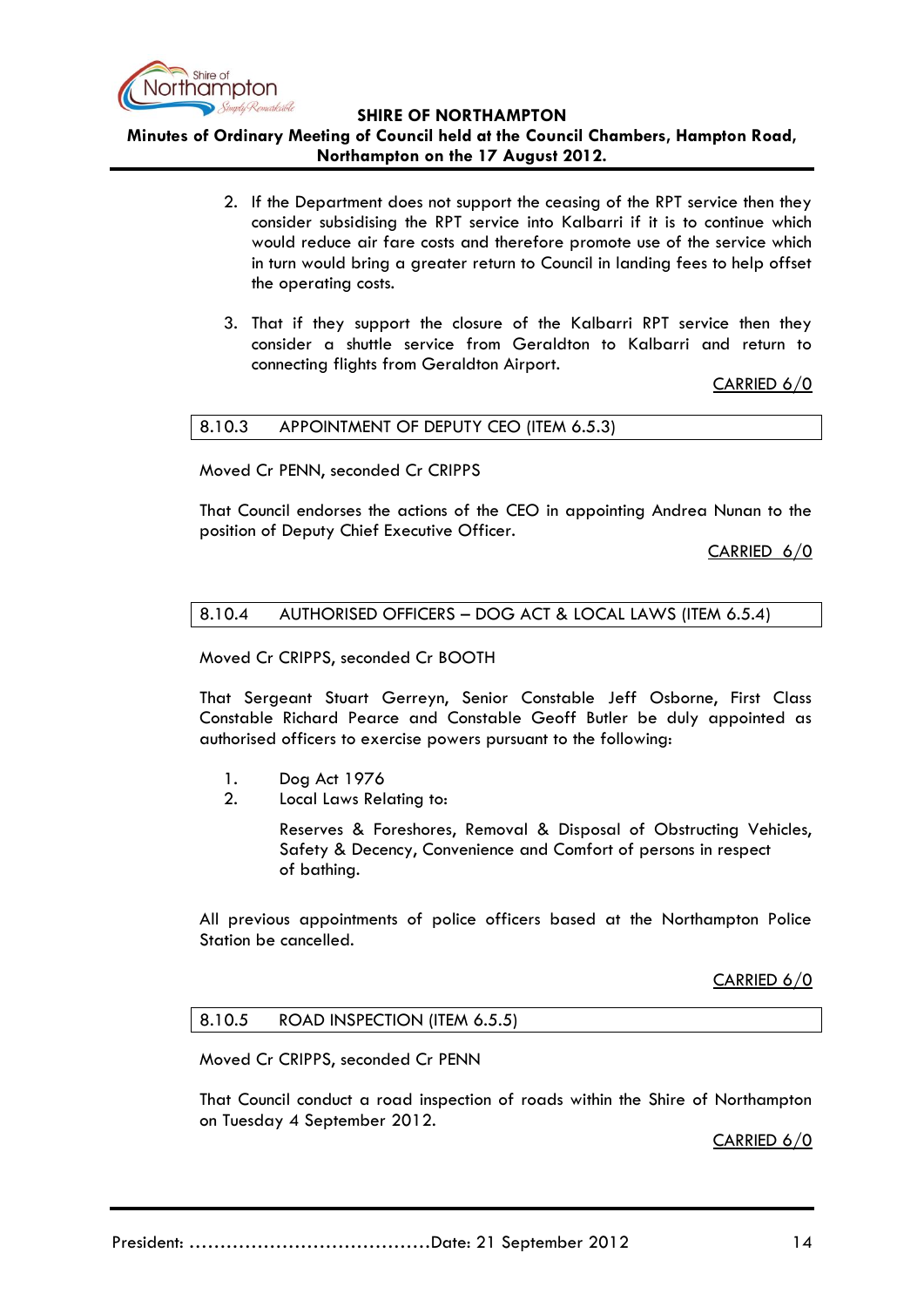

# **Minutes of Ordinary Meeting of Council held at the Council Chambers, Hampton Road, Northampton on the 17 August 2012.**

8.10.6 PROPOSED SUB RENTING OF OFFICE SPACE – NORTHAMPTON DOCTORS SURGERY (ITEM 6.5.6)

Moved Cr BOOTH, seconded Cr GLIDDON

That Council approves the sub renting of office space in the Northampton Surgery by Dr Graeme Findlay to the St John of God Pathology Centre for Pathology use.

CARRIED 6/0

## **8.11 PRESIDENTS REPORT**

Since the last Council meeting the President, Cr Wilson reported on his attendance to the 2012 WA Local Government Week/Convention including the WA Local Government Association Annual General Meeting.

## **8.12 DEPUTY PRESIDENTS REPORT**

Since the last Council meeting the Deputy President, Cr Parker reported on his attendance to the 2012 WA Local Government Week/Convention including the WA Local Government Association Annual General Meeting.

### **8.13 COUNCILLORS REPORT**

### 8.13.1 CR PENN

Since the last Council meeting Cr Penn reported on her attendance to:

- $\bullet$ Kalbarri Visitors Centre Meeting where they appear to be sorting out their revised operations in an attempt to reduce their financial debt.
- Kalbarri Sport and Recreation Club meeting.  $\bullet$

### 8.13.2 CR BOOTH

Since the last Council meeting Cr Booth reported on her attendance:

- Kalbarri Development Association Annual General Meeting where she was re-elected as Chairperson.
- Cr Booth also gave her apologies for the 21 September 2012 Council meeting